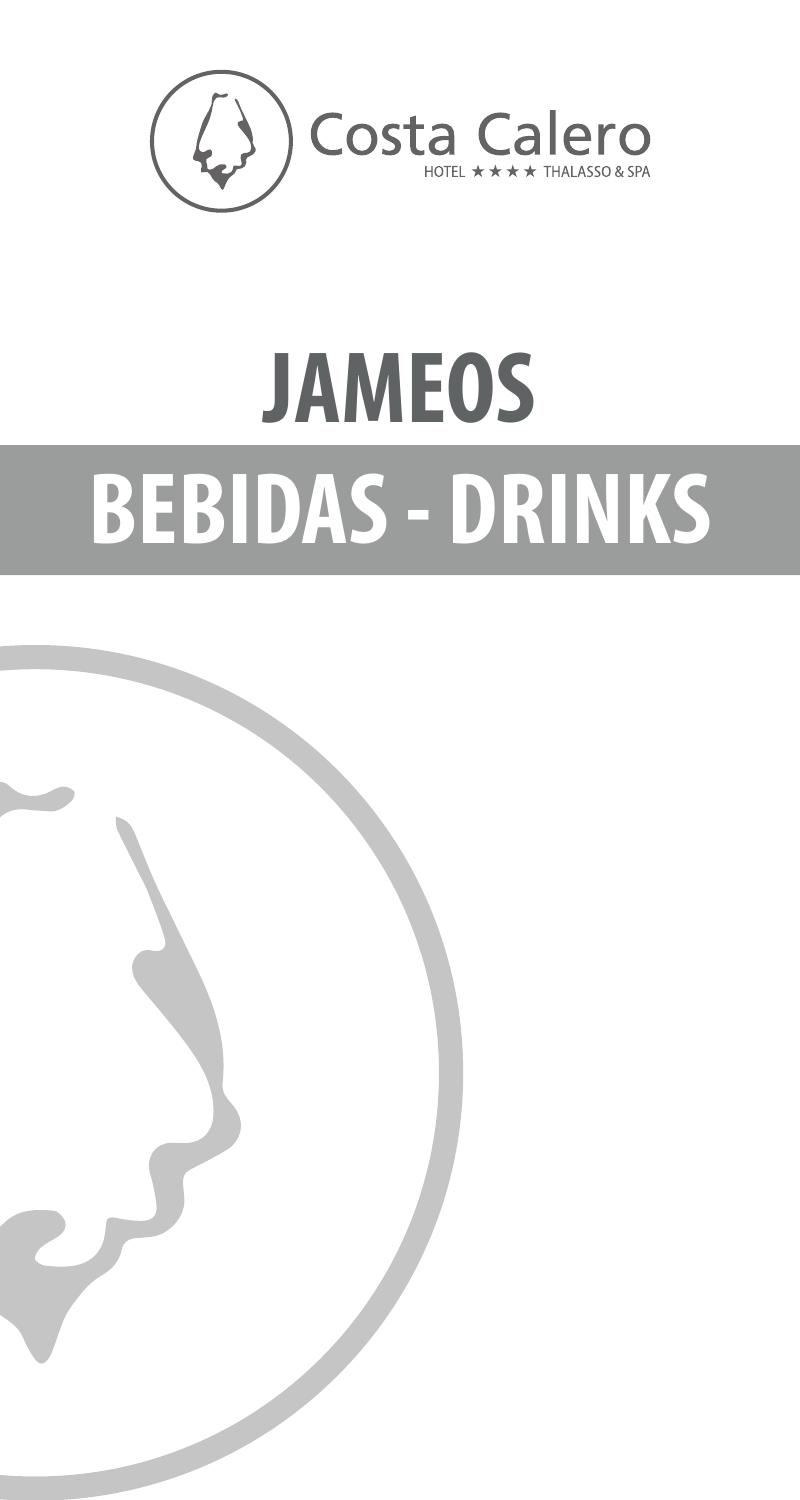|                                                             |       | <b>Todo Incluido</b> | <b>TI Prestige</b> |
|-------------------------------------------------------------|-------|----------------------|--------------------|
| <b>REFRESCOS - SOFT DRINKS</b>                              |       | <b>All inclusive</b> | <b>Al Prestige</b> |
| <b>AGUA MINERAL</b><br><b>MINERAL WATER</b>                 | 2,20€ |                      |                    |
| <b>COCA COLA</b><br><b>COKE</b>                             | 2,40€ |                      |                    |
| FANTA NARANJA - LIMÓN<br><b>FANTA ORANGE - LEMON</b>        | 2,40€ |                      |                    |
| <b>SPRITE</b><br><b>SPRITE</b>                              | 2,40€ |                      |                    |
| <b>GRANIZADOS</b><br><b>SLUSHIES</b>                        | 2,75€ |                      |                    |
| <b>BATIDO DE CHOCOLATE</b><br><b>CHOCOLATE MILKSHAKE</b>    | 2,75€ |                      |                    |
| <b>ZUMO DE FRUTAS</b><br><b>FRUIT JUICE</b>                 | 2,75€ |                      |                    |
| <b>APPLETISER</b><br><b>APPLETISER</b>                      | 2,75€ |                      |                    |
| <b>NESTEA</b><br><b>NESTEA</b>                              | 2,75€ |                      |                    |
| <b>ZUMO DE NARANJA NATURAL</b><br><b>FRESH ORANGE JUICE</b> | 3,60€ | 1,80€                |                    |
| <b>MONSTER</b><br><b>MONSTER</b>                            | 3,60€ | 1,80€                |                    |
| <b>LICORES SIN ALCOHOL</b><br><b>NON ALCOHOLIC LIQUEURS</b> |       |                      |                    |
| <b>MELOCOTÓN - PEACH</b>                                    | 2,75€ |                      |                    |
| <b>MANZANA - APPLE</b>                                      | 2,75€ |                      |                    |
| <b>BLACK CURRANT</b>                                        | 2,75€ |                      |                    |
|                                                             |       |                      |                    |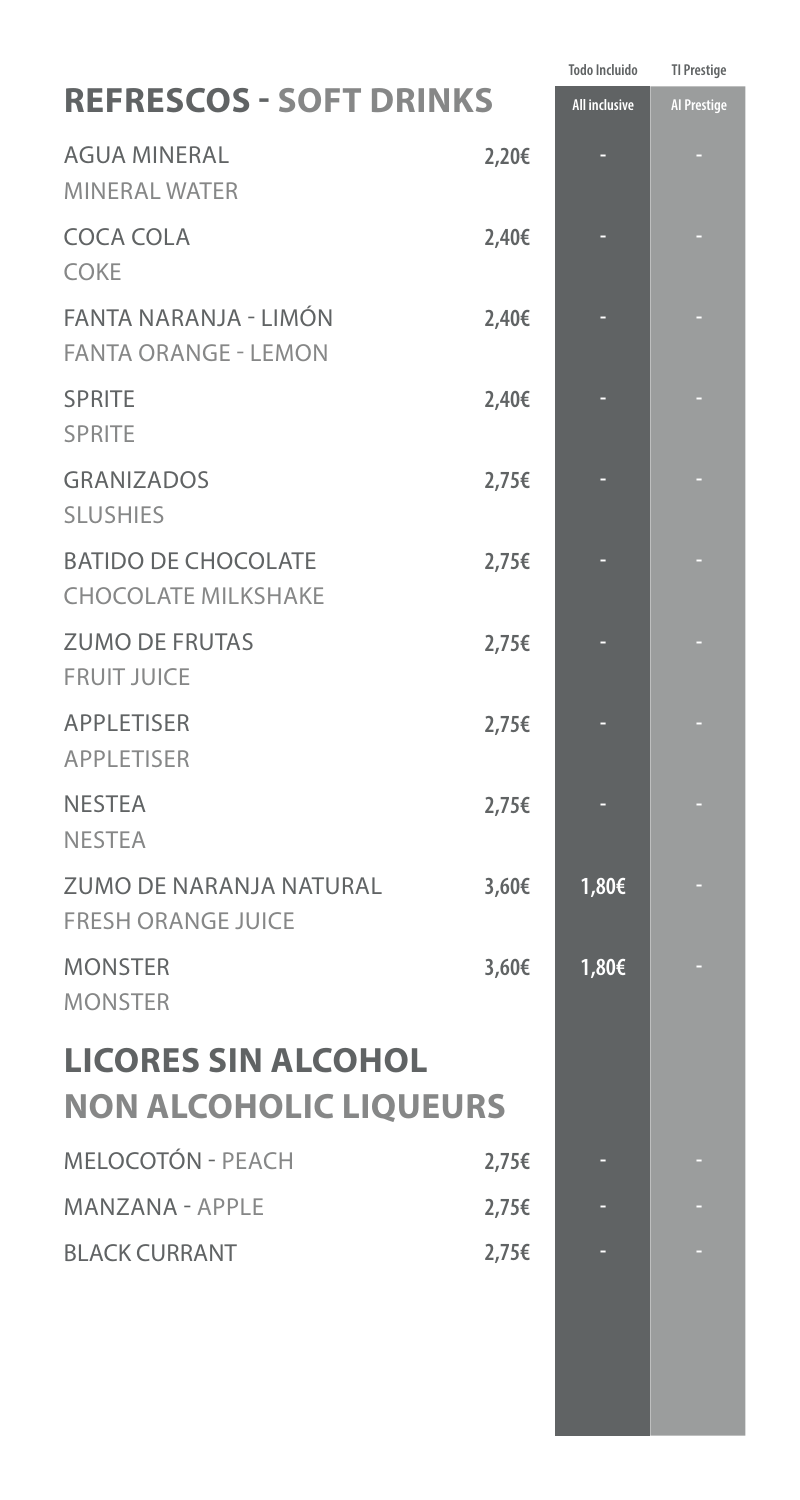| <b>TI Prestige</b><br><b>Todo Incluido</b> |
|--------------------------------------------|
| <b>All inclusive</b><br><b>Al Prestige</b> |
| ٠                                          |
| ٠                                          |
| ٠                                          |
| 2,80€<br>٥                                 |
|                                            |
| ٠                                          |
| ٠                                          |
| ٠                                          |
| ٠                                          |
| ٥                                          |
| ٠                                          |
| ٠                                          |
| ٠                                          |
| ٠                                          |
|                                            |
|                                            |
|                                            |
|                                            |
|                                            |
|                                            |
|                                            |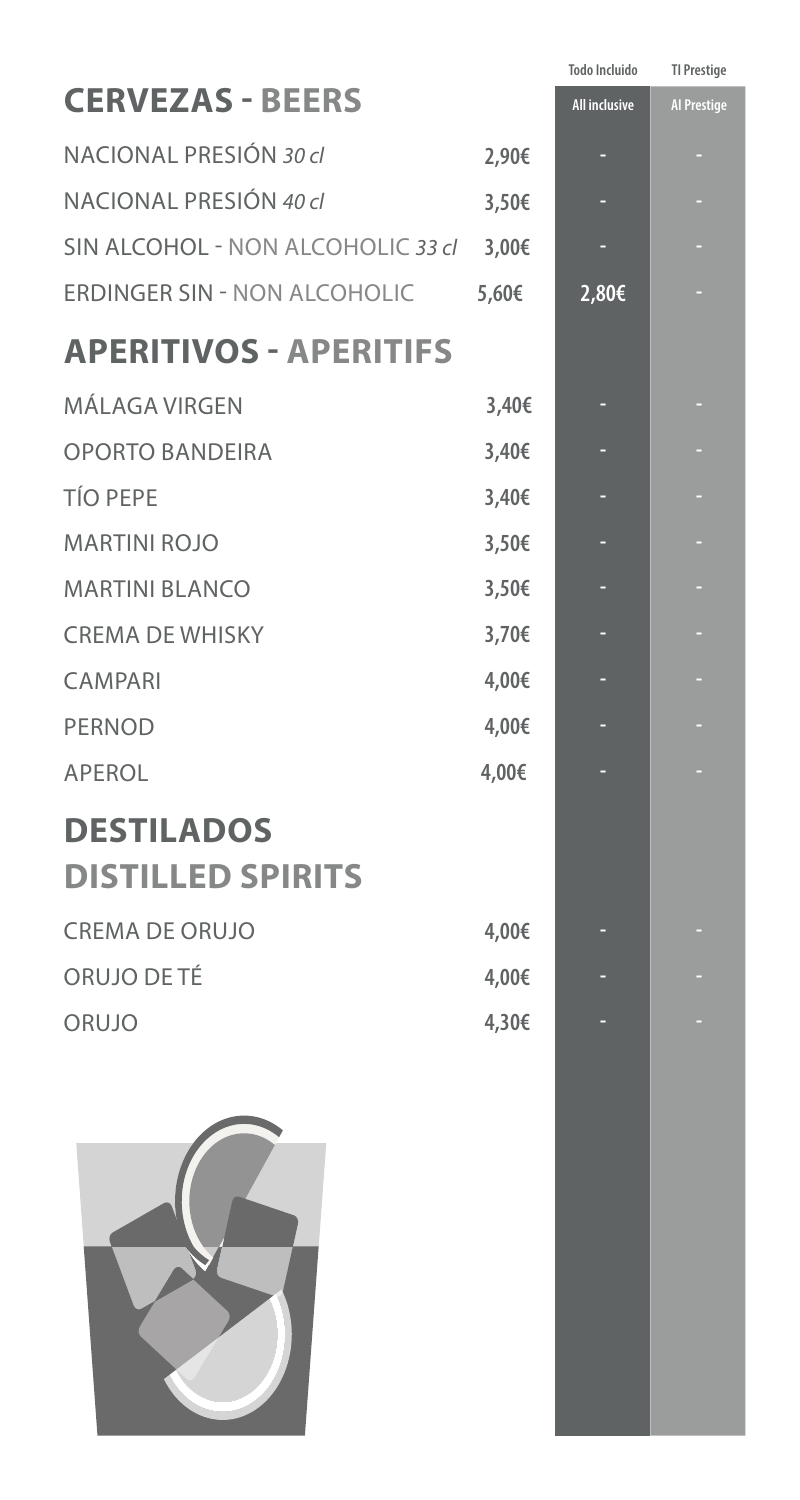|                                                                         |        | <b>Todo Incluido</b> | <b>TI Prestige</b> |
|-------------------------------------------------------------------------|--------|----------------------|--------------------|
| <b>SANGRIA</b>                                                          |        | <b>All inclusive</b> | <b>Al Prestige</b> |
| COPA DE SANGRÍA ESPECIAL<br><b>GLASS OF SANGRIA</b>                     | 4,50€  |                      |                    |
| SANGRÍA ESPECIAL JARRA 1/2 L<br><b>SANGRIA PITCHER 1/2 L</b>            | 10,00€ |                      |                    |
| SANGRÍA ESPECIAL JARRA 1L<br><b>SANGRIA PITCHER 1L</b>                  | 15,50€ |                      |                    |
| COPA DE SANGRÍA ESPECIAL CAVA<br><b>GLASS OF CAVA SANGRIA</b>           | 5,00€  |                      |                    |
| SANGRÍA ESPECIAL CAVA JARRA 1/2 L<br>CAVA SANGRIA PITCHER 1/2 L         | 11,00€ |                      |                    |
| SANGRÍA ESPECIAL CAVA JARRA 1 L<br><b>CAVA SANGRIA PITCHER 1L</b>       | 18,00€ |                      |                    |
| <b>VINOS - WINE</b>                                                     |        |                      |                    |
| COPA DE ERIDANO BLANCO<br><b>GLASS OF ERIDANO WHITE</b>                 | 3,30€  |                      |                    |
| <b>COPA DE ERIDANO TINTO</b><br><b>GLASS OF ERIDANO RED</b>             | 3,30€  |                      |                    |
| COPA CONDE DE CARALT ROSADO<br><b>GLASS CONDE DE CARALT ROSÉ</b>        | 3,30€  |                      |                    |
| BOTELLA DE SOLDEPEÑAS BLANCO<br><b>BOTTLE OF SOLDEPEÑAS WHITE</b>       | 13,00€ |                      |                    |
| <b>BOTELLA DE SOLDEPEÑAS TINTO</b><br><b>BOTTLE OF SOLDEPEÑAS RED</b>   | 13,00€ |                      |                    |
| <b>BOTELLA DE SOLDEPEÑAS ROSADO</b><br><b>BOTTLE OF SOLDEPEÑAS ROSÉ</b> | 13,00€ |                      |                    |
| <b>CONDE DE CARALT BLANCO</b><br><b>CONDE DE CARALT ROSÉ</b>            | 18,50€ |                      |                    |
| <b>CONDE DE CARALT TINTO</b><br><b>CONDE DE CARALT RED</b>              | 18,50€ |                      |                    |
| <b>CONDE DE CARALT ROSADO</b><br><b>CONDE DE CARALT ROSÉ</b>            | 18,50€ |                      |                    |

٠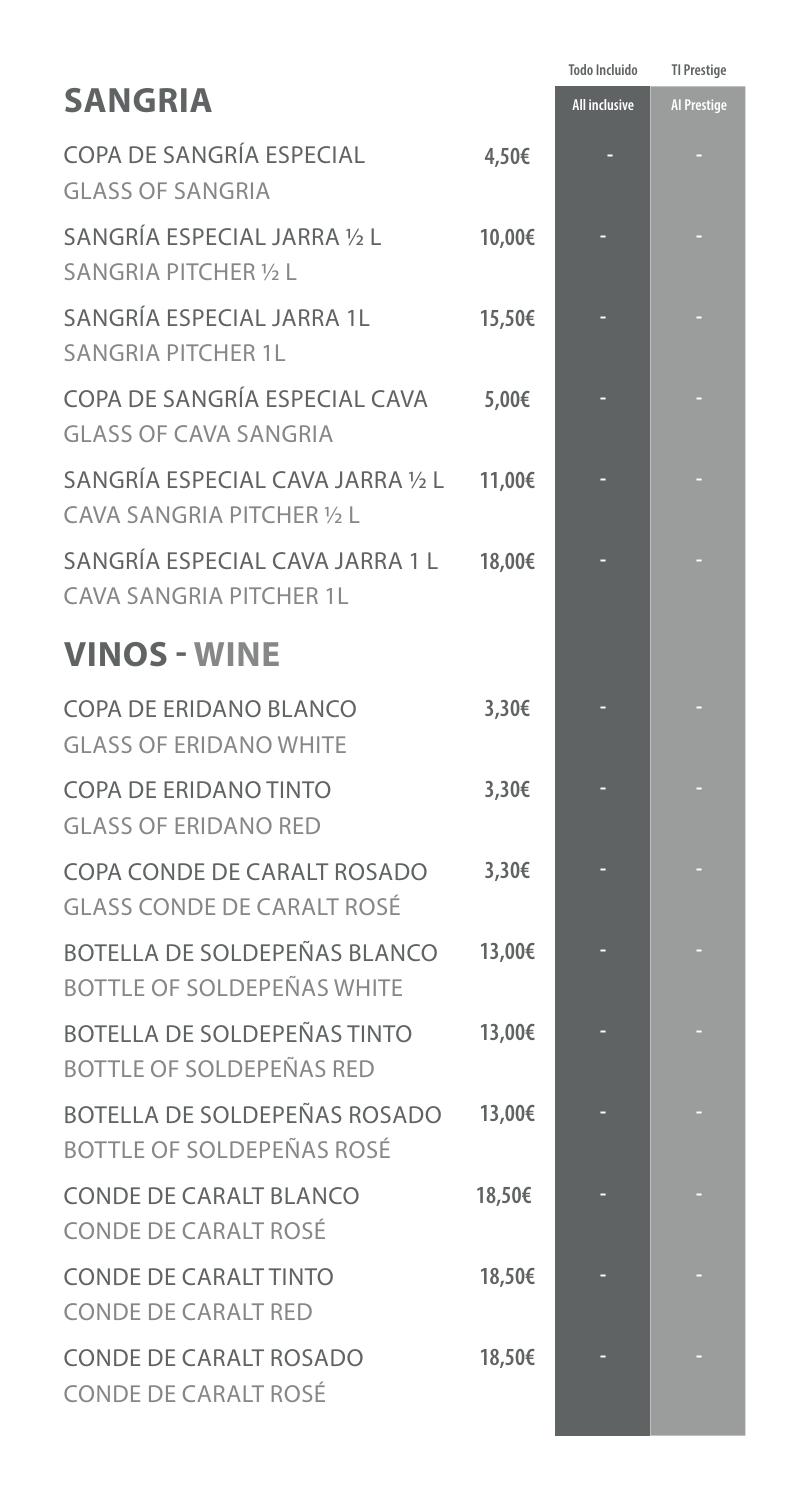|        | <b>Todo Incluido</b> | <b>TI Prestige</b> |
|--------|----------------------|--------------------|
|        | <b>All inclusive</b> | <b>Al Prestige</b> |
| 3,40€  |                      |                    |
| 4,50€  |                      |                    |
| 9,00€  | 4,50€                |                    |
| 10,00€ | 5,00€                |                    |
|        |                      |                    |
| 5,60€  |                      |                    |
| 5,60€  |                      |                    |
| 6,30€  |                      |                    |
| 8,40€  | 4,20€                |                    |
|        |                      |                    |
| 4,00€  | ٠                    |                    |
| 4,00€  |                      |                    |
|        |                      |                    |
| 4,30€  |                      |                    |
|        |                      |                    |
| 4,30€  |                      |                    |
|        |                      |                    |
| 75,00€ | 37,50€               | 37,50€             |
|        |                      |                    |
| 18,50€ | ٠                    |                    |
| 26,00€ | 13,00€               |                    |
| 39,00€ | 19,50€               |                    |
| 4,00€  |                      |                    |
| 4,00€  |                      |                    |
|        |                      |                    |
|        |                      |                    |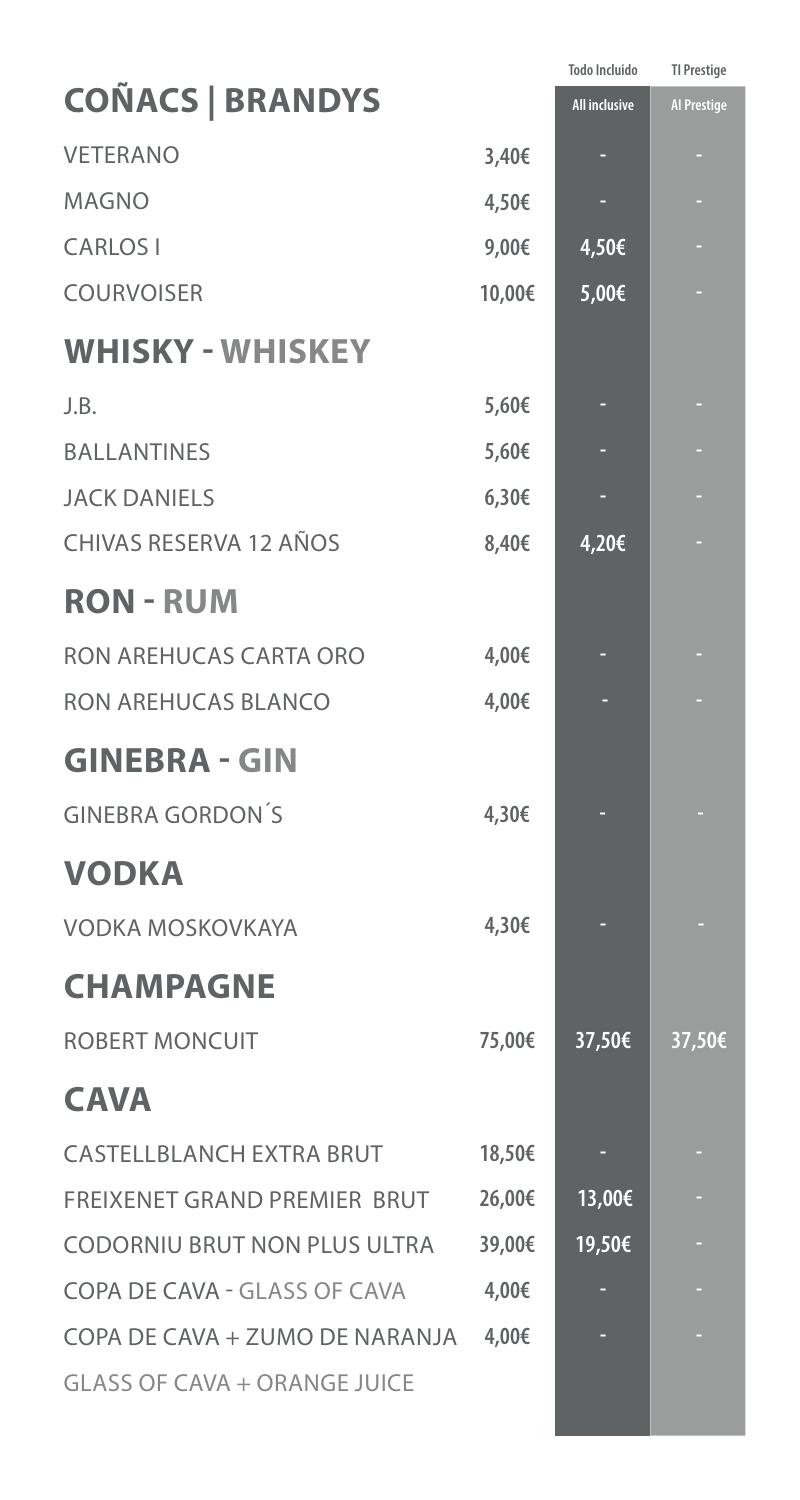|                                                                                                                                                                                 |       | Todo Incluido        | <b>TI Prestige</b> |
|---------------------------------------------------------------------------------------------------------------------------------------------------------------------------------|-------|----------------------|--------------------|
| <b>CÓCTELES - COCKTAILS</b>                                                                                                                                                     |       | <b>All inclusive</b> | <b>Al Prestige</b> |
| <b>SAN FRANCISCO</b><br>Sin Alcohol - Zumo de Naranja, Zumo de<br>Limón, Zumo de Piña y Granadina<br>Non Alcoholic- Orange Juice, Lemon Juice,<br>Pineapple Juice and Grenadine | 3,70€ |                      |                    |
| <b>TEQUILA SUNRISE</b><br>Tequila, Zumo de Naranja y Granadina<br>Tequila, Orange Juice and Grenadine                                                                           | 5,60€ |                      |                    |
| <b>COCKTAIL DEL DÍA</b>                                                                                                                                                         | 5,60€ |                      |                    |
| <b>COCKTAIL DEL DÍA</b><br>Sin Alcohol - Non Alcoholic                                                                                                                          | 3,70€ |                      |                    |
| <b>COMBINADOS</b>                                                                                                                                                               |       |                      |                    |
| <b>LONG DRINKS</b>                                                                                                                                                              |       |                      |                    |
| <b>CUBA LIBRE</b>                                                                                                                                                               | 5,60€ |                      |                    |
| <b>GIN TONIC</b>                                                                                                                                                                | 5,60€ |                      |                    |
| <b>GIN LEMON</b>                                                                                                                                                                | 5,60€ |                      |                    |
| <b>BRANDY COLA</b>                                                                                                                                                              | 5,60€ |                      |                    |
| <b>WHISKY COLA</b>                                                                                                                                                              | 5,60€ |                      |                    |
| <b>VODKA NARANJA</b><br><b>ORANGE VODKA</b>                                                                                                                                     | 5,60€ |                      |                    |
| <b>LUMUMBA</b><br>Brandy y Batido de Chocolate<br><b>Brandy and Chocolate Milkshake</b>                                                                                         | 5,60€ |                      |                    |
| <b>CAFÉ - COFFEE</b>                                                                                                                                                            |       |                      |                    |
| <b>CAFÉ EXPRESSO</b><br><b>ESPRESSO COFFEE</b>                                                                                                                                  | 2,00€ |                      |                    |
| <b>CAFÉ CORTADO</b><br><b>ESPRESSO MACCHIATO</b>                                                                                                                                | 2,10€ |                      |                    |
| <b>CAFÉ CORTADO LECHE Y LECHE</b><br>ESPRESSO, MILK, CONDENSED MILK                                                                                                             | 2,30€ |                      |                    |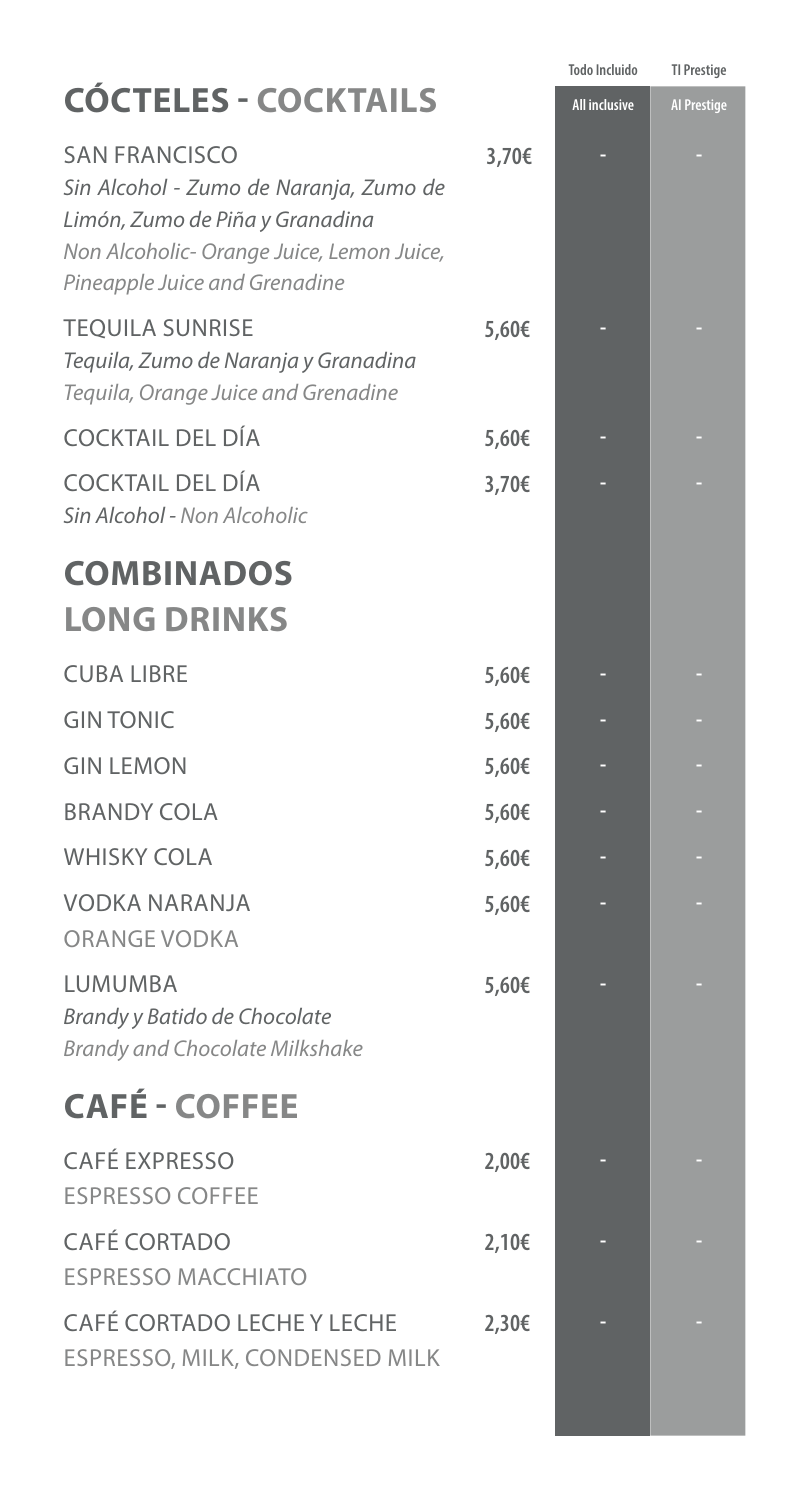|                                                                              |       | <b>Todo Incluido</b> | <b>TI Prestige</b> |
|------------------------------------------------------------------------------|-------|----------------------|--------------------|
| <b>CAFÉ - COFFEE</b>                                                         |       | <b>All inclusive</b> | <b>Al Prestige</b> |
| <b>CAFÉ CON LECHE</b><br><b>COFFEE WITH MILK</b>                             | 2,40€ |                      |                    |
| <b>CAFÉ LECHE Y LECHE</b><br>COFFEE, MILK, CONDENSED MILK                    | 2,40€ |                      |                    |
| <b>TÉ - INFUSIONES</b><br><b>TEA - INFUSIONS</b>                             | 2,30€ |                      |                    |
| <b>CAPUCHINO CON NATA</b><br><b>CAPPUCCINO WITH CREAM</b>                    | 2,75€ |                      |                    |
| <b>CAFÉ IRLANDÉS</b><br><b>IRISH COFFEE</b>                                  | 5,70€ |                      |                    |
| CAFÉ IRLANDÉS CON NATA<br><b>IRISH COFFEE CREAM</b>                          | 5,70€ |                      |                    |
| <b>CAFÉ PARIS - PARIS COFFEE</b><br>Café y Cointreau<br>Coffee and Cointreau | 4,50€ |                      |                    |
| <b>OTRO LICOR - LIQUOR</b>                                                   | 1,65€ |                      |                    |